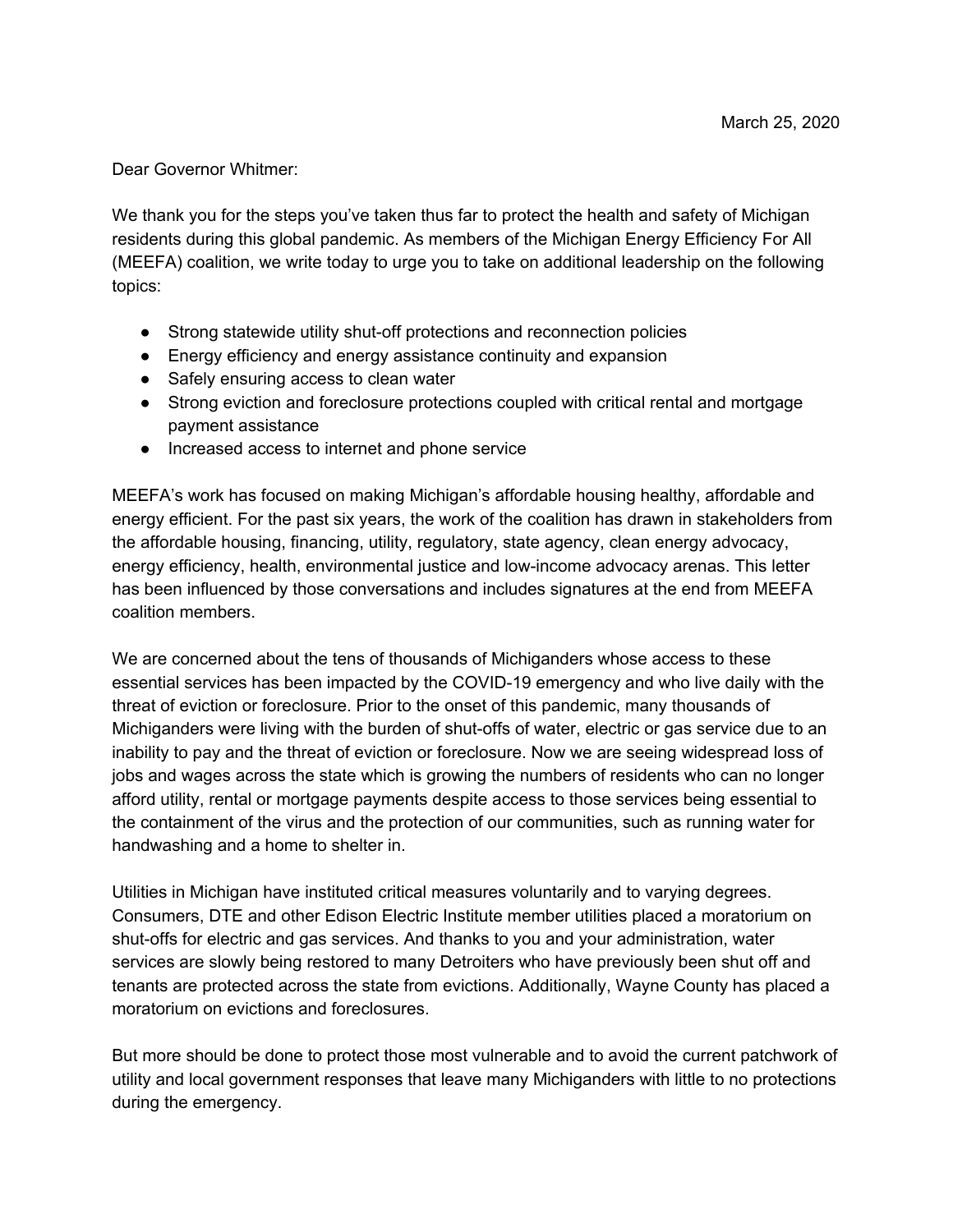We urge you to implement the following recommendations via executive action:

- 1) **Implement a moratorium on all electricity, gas and water utility shut-offs, waiver on all late payment charges, temporary suspension of billing or relief funds for low-wealth customers, and no-cost reinstitution of any services that have already been cut off due to nonpayment.** A number of state governments have ordered disconnection suspensions statewide on either electricity or water utilities and, in some cases, both, including Connecticut, Kansas, Louisiana, Massachusetts, Mississippi, New Jersey, New York, Ohio and Wisconsin. While some utilities in Michigan have placed a moratorium on shut-offs and are offering no-cost restoration options, not all utilities have taken this step. It is critical that restoring utility service is also included as a response to the crisis, especially water service. A statewide response is needed to avoid this patchwork of protections and to ensure it applies to all utilities -- investor-owned, municipal and cooperative. Additionally, many of the utility moratoriums only apply to customers who are low-income qualified and seniors. However, we know many Michiganders who are not low-income qualified are seeing an erosion of their ability to afford utility bills due to lost wages and lost employment. Moratoriums should be extended to cover all residential customers during the emergency. We also urge you to ensure utilities are waiving late payment fees to all customers and temporarily suspending billing or creating a bill payment relief fund for services for all low-income, sick and senior customers during the crisis and the immediate recovery period following. Maryland Governor Larry Hogan took the step to suspend all utility late fees. At a minimum, Michigan should follow suit. Without addressing the accrual of back payments and fees, we are concerned that many customers would face mountains of utility debt when the emergency has passed, and that we as a state could see a mass shut-off of utility services. We also recommend flexible credit and debit collection during the crisis and the immediate recovery period after, including the suspension of the use of liens as a collection tool. To help ease the burden when the moratoriums end, all payments that accrue while Michigan is under a state of emergency should be waived for these customers. These policies should be extended to cover the recovery period following the state of emergency as well. Communication about new policies should be clear and made available in multiple languages.
- **2) Require the Michigan Public Service Commission to lead a stakeholder process to create continuity plans for energy efficiency programs, energy assistance, and the energy workforce during the crisis.** The energy efficiency sector, like all other sectors of the economy, has experienced severe disruption. However, as residents are being advised to stay home, it is increasingly important that the homes they are staying in are safe, comfortable, healthy and efficient. We should be planning to create continuity within the energy efficiency, weatherization and assistance programs, particularly for those who serve low-income residents. This process should also ensure continuity of energy efficiency and related program dollars flowing to workers and agencies administering and delivering energy efficiency, energy assistance and other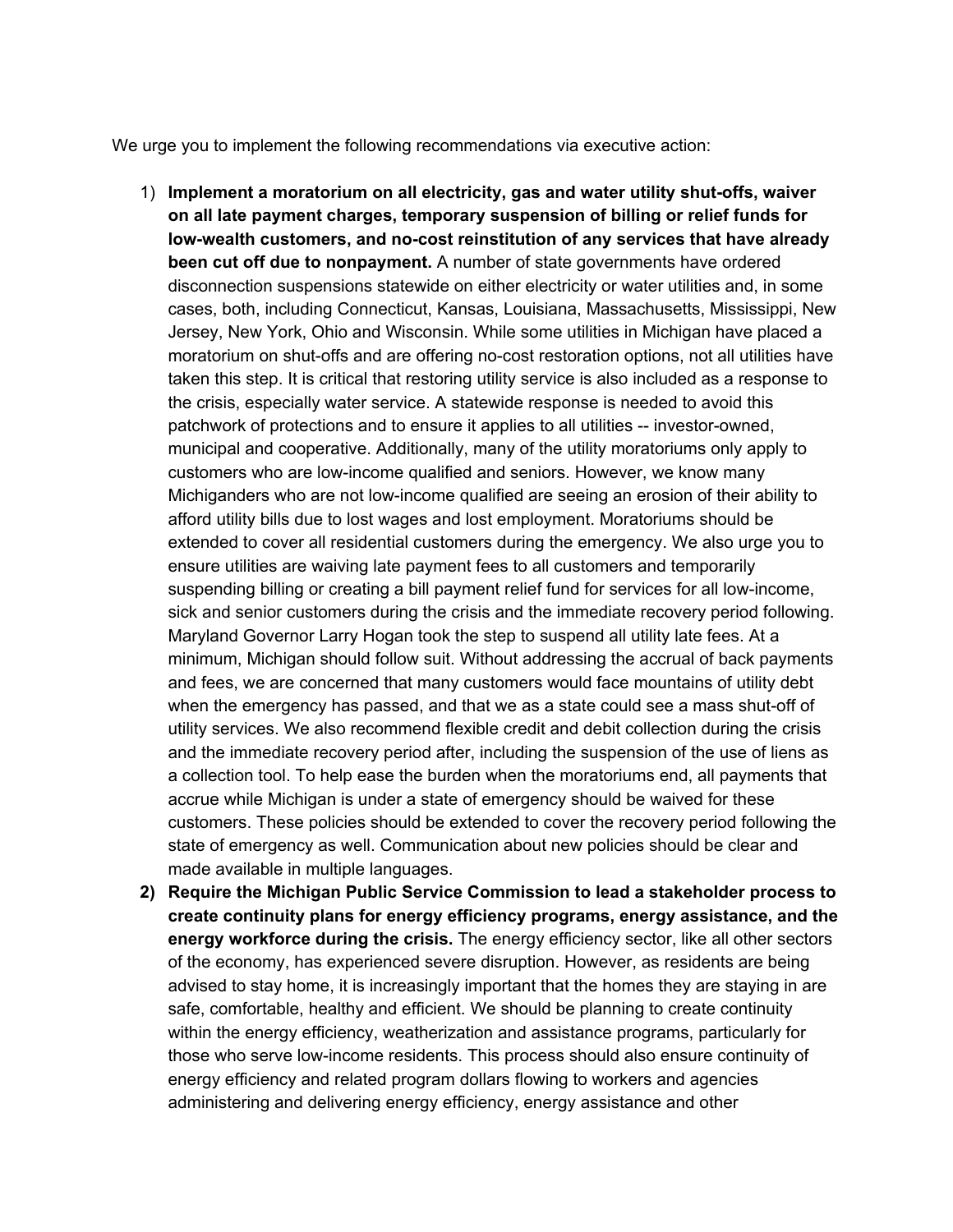complementary programs. That way we can ensure there is a plan in place to jumpstart this critical work once the immediate emergency has passed.The MPSC process should be inclusive and open to all interested parties.

- **3) Deploy additional state resources to safely restore water service to thousands of Michiganders who are still disconnected.** While Detroit is working with its existing staffing resources to restore water services to some households that have been disconnected, it is clear that this process is progressing too slowly to ensure all Michiganders have access to the flowing water necessary to safeguard their health. Reporting from groups on the ground in Detroit indicates that the Detroit Water and Sewerage Department (DWSW) is offering to reconnect about 3,000 of 9,500 households without running water because the utility is focusing on reconnecting those households that were recently disconnected. As of March 23, Detroit had only restored water service at 679 [homes](https://www.detroitnews.com/story/opinion/2020/03/25/opinion-water-access-urgent-detroit-during-outbreak/2901878001/). According to the Centers for Disease Control, adequate handwashing is critical to preventing the spread of the disease, which further emphasizes why all Michigan households must have access to water service right now. People's Water Board and other community groups working on the ground in Detroit to help residents who still lack water are [urging](https://www.peopleswaterboard.org/2020/03/16/appeal-to-gov-whitmer-in-light-of-covid-19-water-sanitation-needs/) you to tap into the logistical and technical expertise of the National Guard and deploy water system experts and plumbers from other parts of the state to augment and speed up the efforts to safely restore water services. An additional concern is that, currently, the onus is placed on shut-off households to call and request reconnection. We encourage you to require DWSD to review shut-off records at least back to 2014 and make every effort to reach all those households that might still be occupied. If DWSD claims they do not have these records, they must track them down through Homrich or other contractors who shut the water off at these homes. This is not just a Detroit problem. It is estimated that more than 5,000 Flint homes still lack running water. Parallel efforts should be underway in Flint, Highland Park, Benton Harbor and other low-wealth communities.
- **4) Ensure all residents with restored water have the information they need to protect their health from lead and other waterborne contaminants.** Public health must be safeguarded when water is restored. The threat of lead and bacterial contamination of water increases when water has been shut off for lengthy periods of time. The Department of Environment, Great Lakes and Energy has issued guidance to public water systems on flushing and other measures that must be taken to protect the health of Michiganders when water is restored. We must ensure that guidance is thorough. We need to ensure residents have access to that guidance and that the water systems and plumbers who are restoring water service are informing residents of those protective measures they need to take when water is being restored.
- **5) Create public water stations in Detroit, Flint and other cities with large populations of residents who are still disconnected from water service and provide cleaning supplies and disinfectants to residents free of charge.** While water is being slowly restored, many thousands of Michiganders still do not have access to water in their homes. Community groups like People's Water Board have [requested](https://www.peopleswaterboard.org/2020/03/16/appeal-to-gov-whitmer-in-light-of-covid-19-water-sanitation-needs/) that you ensure there are public sites where disconnected residents can access water and disinfectant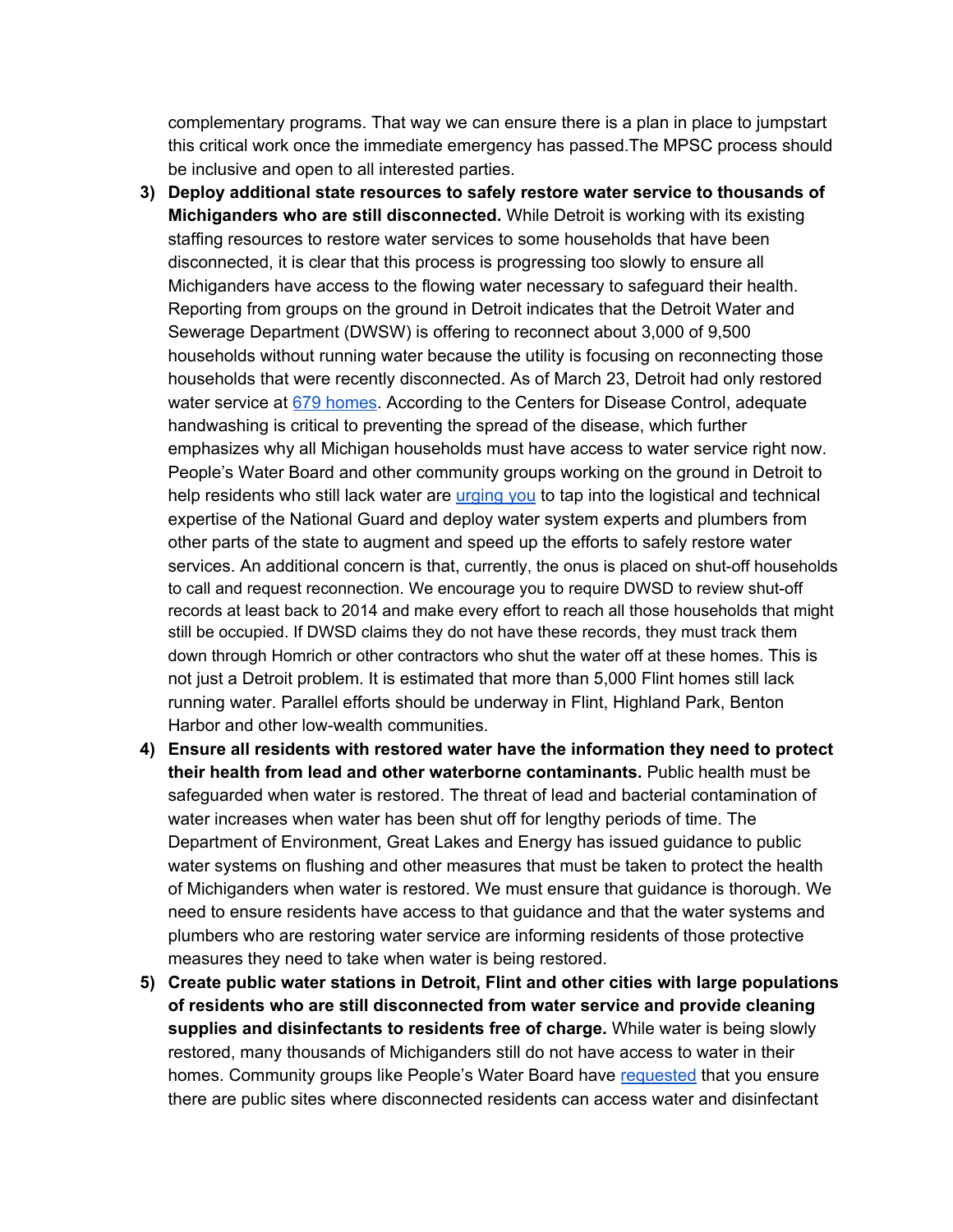supplies. Further, water deliveries should be made to homes lacking the capacity to pick up water from distribution sites. We strongly support this ask and urge you to implement it using your executive authority. Bottled water is in high demand and many groups that have been serving as lifelines for disconnected residents by purchasing and delivering bottled water to their homes are finding it more and more difficult to find stores with bottled water still available. Additionally, the shelter in place order now makes this work impossible. The burden should not be borne by local community residents. The government should step in and create water pickup locations in communities where a significant portion of residents are without access to safe, clean water.

- 6) **Strengthen the statewide moratorium on evictions and and institute a statewide moratorium on foreclosures until at least 60 days after the state of emergency has ended.** The ban on evictions should be related to nonpayment of rent, arising out of a substantial decrease in household or business income, substantial child-care expenses, or substantial out-of-pocket medical expenses caused by COVID-19 or any government response to COVID-19. The moratorium on evictions should include a moratorium on all filings, hearings and enforcement of previously ordered evictions. Additionally, all late fees and interest should be waived and no previously accumulated interest or late fees should be allowed to compound during the crisis. Include penalties and enforcement for any moratorium violators.
- 7) **Provide rental and mortgage payment assistance for low-income residents and to residents who have recently lost work or income due to the crisis.** Specific rental and mortgage assistance funds should be created. These funds would help ensure that all renters can afford their housing costs without taking on additional debt and that building owners have the resources necessary to continue to maintain their properties. The creation of such funds are necessary to prevent mass foreclosures and evictions at the end of the crisis. Eviction moratoriums without rent relief or cash assistance puts renters in a deeper crisis in the future while harming rental housing providers. If housing payment assistance is insufficient, enact a rent and mortgage holiday or freeze for low-income residents of all publicly and privately owned properties, suspending rent and mortgage payments in full and for the duration of the state of emergency and the entire recovery period.
- 8) **Provide operating assistance for affordable housing properties.** The state should create a fund to provide grants to housing providers so building owners can cover operating expenses, including mortgage payments, to prevent losing rental buildings which are critical to provide housing to under-resourced communities.
- 9) **Increase access to internet and phone service for all households.** Encourage all internet and phone providers to suspend disconnections, expedite free reconnections and eliminate late payment penalties. During this crisis, phones and the internet can serve as a vital connection to pandemic information, support networks and essential services. We've also seen certain providers offering free wi-fi hotspots, pausing data plan charges, and offering increased access to unlimited data options during the state of emergency.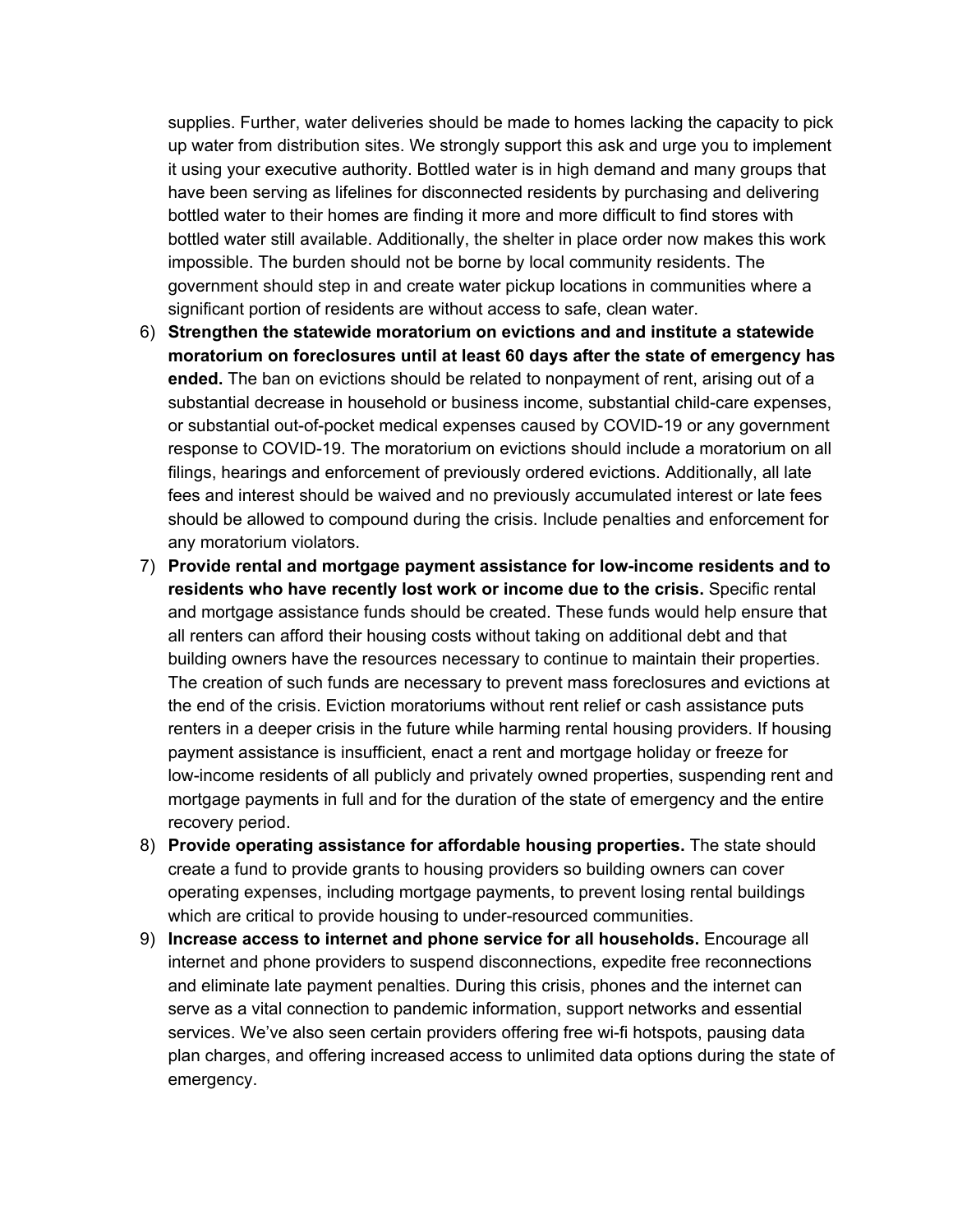We thank you for the actions that you and your administration have taken to respond to this unprecedented health and economic emergency. We know there are hard times ahead for Michigan as a state. As you continue to work to address the crisis, we urge you to focus heavily on those most vulnerable and to ensure all Michiganders have access to the lifesaving utility services and shelter they need to protect themselves and their families.

We offer these additional COVID-19-related resources for your guidance and reference:

- Energy and Policy Institute [COVID-19](https://www.energyandpolicy.org/utilities-disconnect-coronavirus/) Utility Response Tracker
- **Energy Efficiency for All Policy [Responses](http://www.energyefficiencyforall.org/covid-19/) Tracker**
- Housing Matters: When [Pandemic](https://housingmatters.urban.org/articles/when-pandemic-hits-pausing-evictions-can-help-renters-and-landlords-its-not-enough) Hits, Pausing Evictions Can Help Renters and [Landlords—But](https://housingmatters.urban.org/articles/when-pandemic-hits-pausing-evictions-can-help-renters-and-landlords-its-not-enough) It's Not Enough
- MI COVID-19 [Community](https://micovidcommunity.com/) Response Letter
- NAACP COVID-19 Equity Implications & [Considerations](https://pastatenaacp.org/wp-content/uploads/2020/03/Ten-Equity-Considerations-of-the-Coronavirus-COVID-19-Outbreak-in-the-United-States-FINAL.pdf)
- NARUC State [Response](https://www.naruc.org/compilation-of-covid-19-news-resources/state-response-tracker/) Tracker
- NRDC Ensuring Access to Energy More [Important](https://www.nrdc.org/experts/kit-kennedy/ensuring-access-energy-more-important-ever-0) than Ever
- NRDC Michigan Must Restore Water to All Homes During [COVID-19](https://www.nrdc.org/experts/jeremy-orr/michigan-must-restore-water-all-homes-during-covid-19-crisis) Crisis
- NRDC Suspend Shutoffs of [Essential](https://www.nrdc.org/experts/alexis-cureton/suspend-shutoffs-essential-utility-services-crisis) Utility Services in Crisis
- How Housing Matters Brief on Rental [Assistance](https://housingmatters.urban.org/articles/when-pandemic-hits-pausing-evictions-can-help-renters-and-landlords-its-not-enough)
- National Consumer Law Center Consumer [Protections](https://www.nclc.org/special-projects/covid-19-consumer-protections.html)
- National Housing Law Project Protecting Renter & [Homeowner](https://www.nhlp.org/campaign/protecting-renter-and-homeowner-rights-during-our-national-health-crisis-2/) Rights
- [People's](https://www.peopleswaterboard.org/2020/03/16/appeal-to-gov-whitmer-in-light-of-covid-19-water-sanitation-needs/) Water Board Appeal Letter

CC:

Commissioner Sally Talberg Commissioner Dan Scripps Commissioner Tremaine Philips Director Liesl Clark Director Robert Gordon Policy Advisor Kara Cook

Sincerely,

Alexis Blizman Legislative and Policy Director Ecology Center

Annika Brindel Midwest Director of Energy Efficiency Policy National Housing Trust